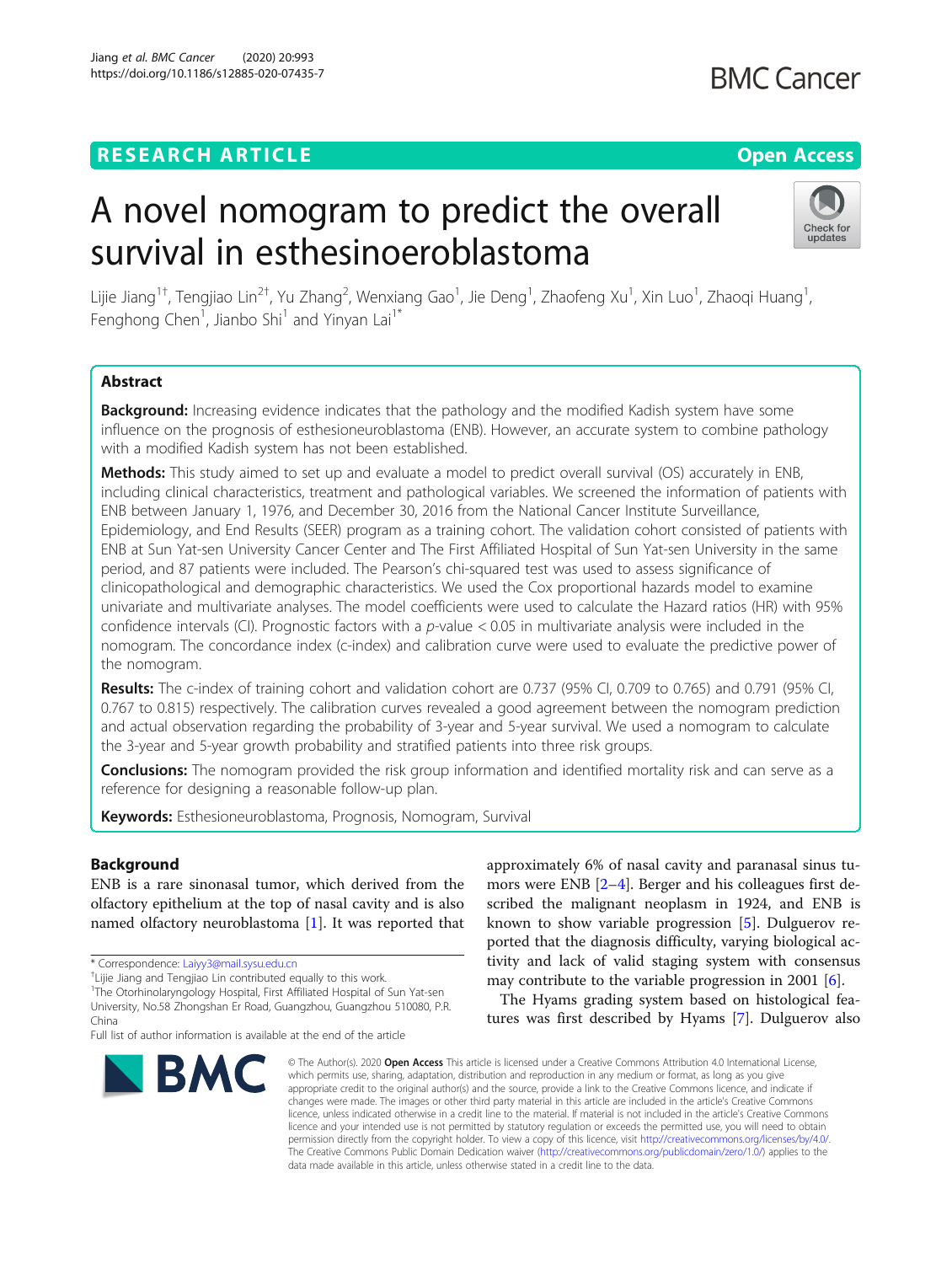noted the possible role of histopathologic grading in predicting prognosis by meta-analysis [\[6](#page-8-0)]. In 2014, Saade reported that necrosis and mitosis were significant predictors of OS and progression-free survival (DFS) but not as individual parameters [\[8](#page-8-0)].

The staging classification of clinical data was first proposed by Kadish and his coworkers, which included three categories for ENB due to the shortcoming of the staging system [\[9](#page-8-0)]. Morita et al. modified the Kadish system by including group D, which includes patients with metastasis to the cervical lymph nodes or distant site [[10\]](#page-8-0). In 2001, Dulguerov proposed the modified Kadish staging system, which is more similar to the TMN tumor system, and the criteria were based on magnetic resonance imaging (MRI) and computed tomography (CT). The modified Kadish system for ENB is more reliable in assessing the anatomical sites of disease [[6\]](#page-8-0).

Jethanamest and Nalavenkata respectively reported the modified Kadish staging system as risk factor used to predict the prognosis of patients with ENB and guide tumor management and treatment [[11,](#page-8-0) [12\]](#page-8-0). Recently, the histopathology of the Hyams Grading System has been proven to affect the prognosis of ENBs and the treatment [\[13](#page-8-0)–[17\]](#page-8-0). However, the single clinical staging system has not been shown to be an adequate predictor of outcome.

Our study aims to establish a nomogram based on clinical characteristics, treatment and pathological variables in predicting OS among patients with ENB. Finding a more suitable indicator for the prediction of ENB prognosis is critical.

#### **Methods**

#### Patient data collection

For the training cohort, histological feature code 9522 was used to identify all patients diagnosed with ENB from January 1, 1976, to December 30, 2016, in the SEER database. We signed and adhered to the data use agreement for SEER radiation therapy and chemotherapy information to obtain the chemotherapy and radiation therapy data from SEER database. Specific site codes C30.0, C31.0, C31.1, C31.2, C31.3, C31.8, C31.9 were used to identify the specific location of the tumor in the nasal cavity or paranasal. Although modified Kadish staging was not available in the SEER database, we used SEER extent of disease, collaborative stage extension, historic stage, and primary site to deduce modified Kadish staging. Jethanamest et al. and Tajudeen et al. used this method of modified Kadish stage derivation for SEER studies pertaining to ENB [\[11](#page-8-0), [18\]](#page-8-0). Extent of disease and collaborative staging extent codes for anatomic involvement of primary tumors were grouped and correlated with the appropriate modified Kadish stage as follows: confined to the nasal cavity (stage A), extension to

the paranasal sinuses (stage B), extension beyond the nasal cavity and sinuses, including the cribriform plate and base of skull (stage C), and lymph node and distant metastases (stage D). We invited two experienced clinicians to derive the modified Kadish stage for the SEER cohort. When there are disagreements, they determined through consultation. We defined tumor differentiation grades I and II as low-grade tumors, and defined grades III and IV as high-grade tumors. The retrospective study followed the Helsinki Declaration (1964) and its later amendments or comparable ethical standards. No consent was required for the deidentified data, and no additional ethical approval processes were required for access to the database. Patient information was acquired by SEER\*Stat software (version 8.3.6).

The inclusion criteria for the training cohort was as follows: 1. ENB with positive histological confirmation and not from an autopsy or death certificate; 2. active follow-up patients; and 3. known survival months after diagnosis and cause of death. The exclusion criteria for both the training cohort and the validation cohort were as follows: 1. unknown demographic information (age, race, sex); 2. unknown clinicopathological information (tumor grade and modified Kadish stage); 3. ENB was not the primary tumor if there were 2 or more; and 4. the follow-up time was less than 1 month. A total of 639 patients were excluded due to unknow demographic and clinicopathological information, or not first tumor, or follow up time less than 1 month after treatment. The flow diagram of training cohort data selection is shown in supplementary Figure [1.](#page-7-0) After applying the screen criteria, 225 patients were included in the final SEER cohort.

For the validation cohort, ENB patient data were collected from Sun Yat-sen University Cancer Center and The First Affiliated Hospital of Sun Yat-sen University in the same period. This study was approved by the institutional review boards of the First Affiliated Hospital, Sun Yat-sen University, Guangzhou, China ([2020]111). All inclusion criteria were identical to those used in the SEER cohort. A total of 96 patients with pathologicproven ENBs were screened in this period, but 2 patients were excluded due to not first tumor and 7 patients were excluded because unknow demographic and clinicopathological information. After applying the screen criteria, 87 patients were included in the validation cohort. The Pearson's chi-squared test was used to assess significance of clinicopathological and demographic characteristics.

#### Modified Kadish classification and Hyams grading system The modified Kadish classification was used to classify primary tumor extension: stage A is confined to nasal cavity, stage B extends into paranasal sinuses, stage C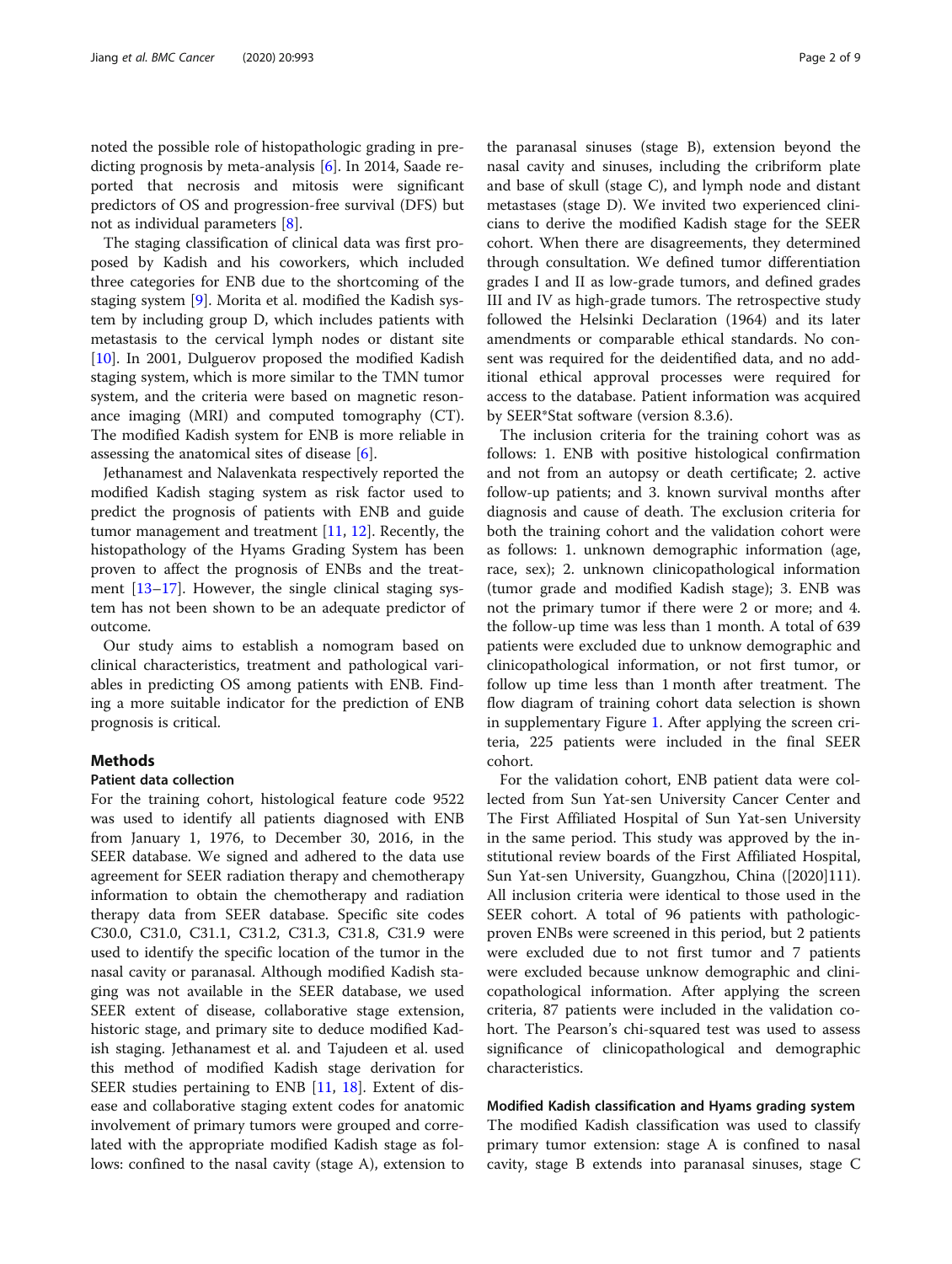extends beyond the paranasal sinuses and stage D presents cervical lymph node involvement (supplementary Table [1\)](#page-7-0). For training cohort, tumor grade based on record of the SEER data base, while for the validation cohort, the tumor grade criterion was the Hyams Grading system (supplementary Table [2](#page-7-0)) and reviewed by two trained pathologists.

#### Definition of OS and survival analysis

OS was defined as the time from ENB diagnosis to the time of death or last follow-up. The OS length was calculated from the time of death for any cause or censoring. In this study, we used Kaplan-Meier analysis to calculate 3- and 5-year survival for covariates and used the log-rank test to determine statistical significance.

#### Nomogram development

Based on the results of multivariate analysis, a nomogram model was formulated. All variables with significant differences at  $p < 0.05$  in univariate analysis were included in the multivariate analysis. We used the Cox proportional hazards model for multivariate analyses. We used model coefficients to determine hazard ratios. Prognostic factors with a  $p$ -value < 0.05 in multivariate analysis were included in the nomogram. The optimal cut-off values of age group and the nomogram score for risk group stratification were calculated by X-tile 3.6.1 software (Yale University, New Haven, CT, USA).

#### Nomogram validation

The nomogram's predictive power was evaluated by the c-index for both of training cohort and validation cohort. We used the c-index to evaluate the predictive power of the nomogram for both cohorts. The c-index was used to quantify the difference between the prediction and the actual situation [[19\]](#page-8-0). Values ranged from 0.5 (no discrimination) to 1.0 (complete discrimination). A larger C-index predicts a more accurate prediction of the prognosis. The agreement between predicted survival and the observed survival after bias correction was quantified by calibration curves of the nomogram for the 3 year and 5-year OS. Statistical analysis was conducted by R software version 3.5.2 (R Foundation for Statistical Computing, Vienna, Austria; [www.R-project.org](http://www.r-project.org)). All calculated  $p$  values were two-sided, and  $p < 0.05$  was considered statistically significant.

#### Results

#### Clinicopathologic characteristics of patients and survival

The training cohort comprised 225 patients with ENB who were recruited between 1976 and 2016. The nomogram was based on the training cohort, and the median OS time was 48 months (1–155 months). In the training cohort, 122 (54.2%) patients were diagnosed at the age of 54 or younger. A total of 133 (59.1%) patients were males, and 92 (40.9%) were females. Additionally, 129 patients had a low-risk tumor grade, accounting for 57.3% of the total, and 96 (or 42.7%) had a high-risk tumor grade. A total of 60.9% of the patients were diagnosed with stage C disease. Most of the patients in training cohort had received surgery (90.2%) and radiotherapy treatment (68.0%), while most of the patients had no chemotherapy treatment or had no information about chemotherapy (64.9%). In terms of treatment options, due to the limitation of the SEER database, the sequence of chemotherapy with surgery and radiotherapy was unknown.

For the validation cohort, we studied 87 consecutive patients in the same period, and the median OS time was 29 months (1–208 months). Fifty-eight (66.7%) patients were males and 29 (33.3%) patients were females in the validation cohort. The most common age at diagnosis of these patients with ENB was  $\leq 54$  (70.1%). With regard to tumor stage, modified Kadish C stage (42.5%) was most frequent, followed by B stage (29.9%), D stage (26.4%) and A stage (1.1%). The majority of patients received radiotherapy (66.7%). Only 41.4% of patients in the Chinese cohort had received surgical treatment (Table [1\)](#page-3-0).

Patient characteristics and tumor characteristics were assessed by Kaplan-Meier survival analysis. The modified Kadish A or B group had the highest 5-year OS rate (89.4%). The C group and D group represented 72.1 and 50.7%, respectively (Fig. [1a](#page-4-0)). In terms of the tumor differentiation grade characteristics, patients in the highgrade group had a comparatively lower OS rate, reaching 63.9%, while in the low-grade group, the 5-year OS rate was 81.8% (Fig. [1b](#page-4-0)). The 5-year OS rates for training cohort patients younger than 55 years old, 55–69 years old and older than 70 were 83.1, 71.2 and 44.2%, respectively (Fig. [1](#page-4-0)c). The 5-year OS of the low-risk group was 93.0%, followed by the medium-risk group (63.4%) and the high-risk group (28.3%) (Fig. [1](#page-4-0)d).

#### Independent prognostic factors of OS

Univariate analyses have demonstrated that modified Kadish stage, gender, tumor differentiation grade, age at diagnosis, chemotherapy, and surgery are associated with OS. We included all of the above prognostic factors with  $p < 0.05$  in the multivariate analysis, and multivariate analysis showed that modified Kadish stage, age at diagnosis, and tumor differentiation grade were independent risk factors for patients with ENB. The detailed results of the multivariate analysis are presented in Table [2](#page-5-0).

#### Nomogram construction and risk stratification

In the Cox model, modified Kadish stage, tumor differentiation grade, and age at diagnosis were independent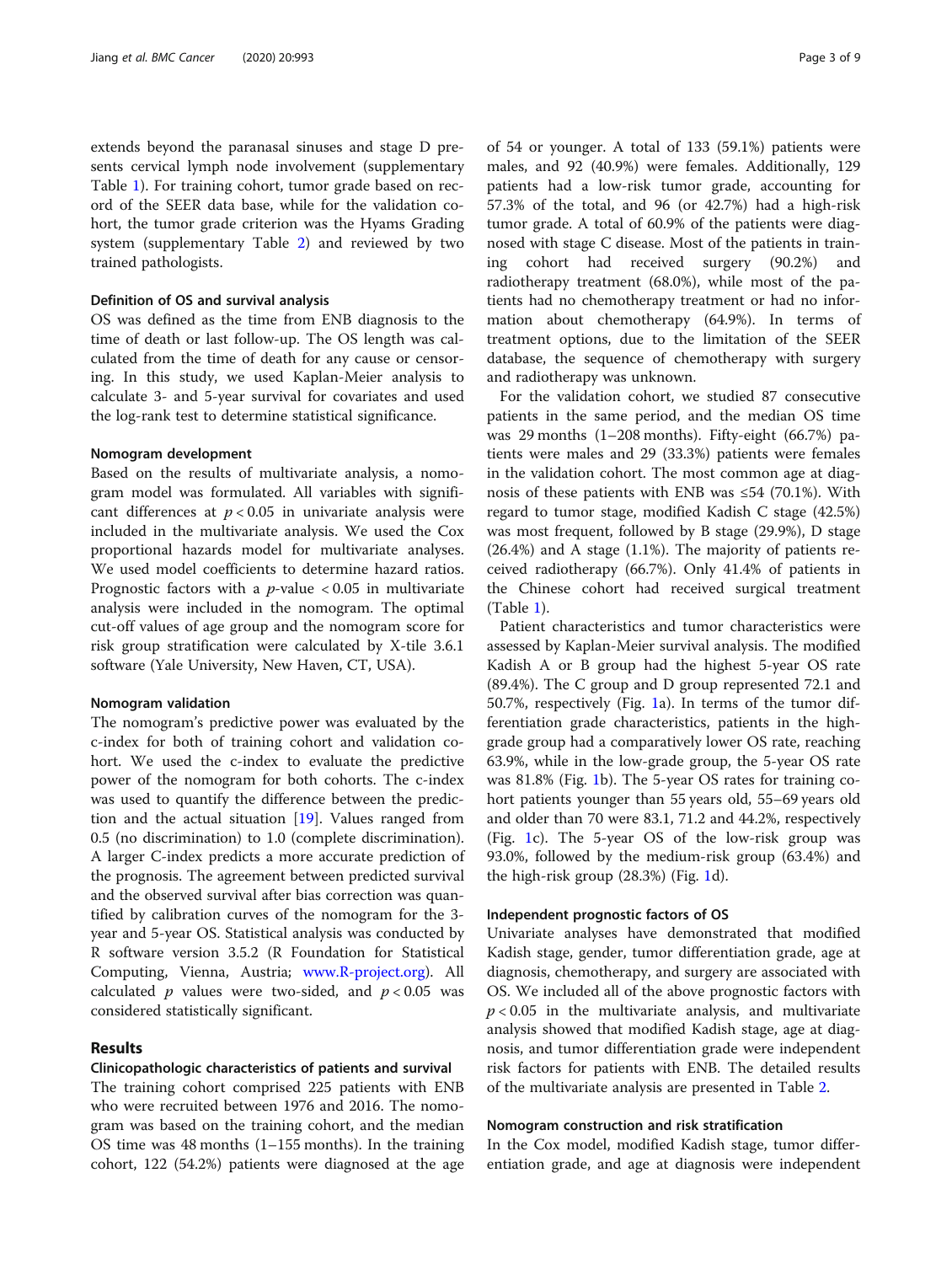| Characteristics    | Training cohort $(N = 225)$ (%) | Validation cohort ( $N = 87$ ) (%) | $P$ value |
|--------------------|---------------------------------|------------------------------------|-----------|
| Gender (%)         |                                 |                                    | 0.136     |
| Female             | 92 (40.9)                       | 29 (33.3)                          |           |
| Male               | 133 (59.1)                      | 58 (66.7)                          |           |
| Age (%)            |                                 |                                    | 0.034     |
| $\leq$ =54         | 122 (54.2)                      | 61(70.1)                           |           |
| $55 - 69$          | 73 (32.4)                       | 20 (23.0)                          |           |
| $> = 70$           | 30 (13.3)                       | 6(6.9)                             |           |
| Tumor Grade (%)    |                                 |                                    | 0.304     |
| Low                | 129 (57.3)                      | 56 (64.4)                          |           |
| High               | 96 (42.7)                       | 31 (35.6)                          |           |
| Modified Kadish(%) |                                 |                                    | 0.002     |
| Α                  | 49 (21.8)                       | 1(1.1)                             |           |
| B                  | 13(5.8)                         | 26(29.9)                           |           |
| C                  | 137 (60.9)                      | 37 (42.5)                          |           |
| D                  | 26 (11.6)                       | 23 (26.4)                          |           |
| Chemotherapy(%)    |                                 |                                    | 0.005     |
| $\mathbb N$        | 146 (64.9)                      | 42 (48.3)                          |           |
| Y                  | 79 (35.1)                       | 45 (51.7)                          |           |
| Radiotherapy(%)    |                                 |                                    | 0.461     |
| $\mathbb N$        | 72 (32.0)                       | 29 (33.3)                          |           |
| Y                  | 153 (68.0)                      | 58 (66.7)                          |           |
| Surgery(%)         |                                 |                                    | < 0.001   |
| $\hbox{N}$         | 22 (9.8)                        | 51 (58.6)                          |           |
| Υ                  | 203 (90.2)                      | 36 (41.4)                          |           |

<span id="page-3-0"></span>Table 1 Demographic and clinicopathological characteristics of patients with ENB

N No/Unknown, Y Yes

prognostic factors revealed by multivariate analyses. Modified Kadish stage, tumor differentiation grade, and age at diagnosis were used to develop the nomogram for estimating 3- and 5-year OS (Fig. [2](#page-6-0)). To use a nomogram, lines are drawn to score the prognostic variables on the top point scale for an individual patient. The number of points received for each variable value and the score for each prognostic variable on the point scale are added together. The sum of scores is on the total point axis, and one line is drawn to the survival axis to convert to a 3- or 5-years probability.

Patients were subdivided into a low-risk group ( $0 \le$ score ≤ 57.5), an intermediate-risk group (scoring 57.5 < score < 157.5) and a high-risk group  $(157.5 \leq \text{score} \leq$ 300).

#### Nomogram validation

In this study, we performed both internal and external validation of the nomogram. The plotted calibration curves corresponded to the ideal plot (the 45°line), which revealed a favorable agreement on the nomogram estimation and actual observation regarding the

probability of 3-year and 5-year survival (Fig. [3](#page-7-0)a, b, c, d). In the training cohort, the model showed a high accuracy with a c-index of 0.737 (95% CI, 0.709 to 0.765) which was higher than the modified Kadish staging system, at 0.614 (95%CI, 0.579 to 0.649). In the validation cohort, the nomogram prediction was 0.791 (95% CI, 0.767 to 0.815) was also higher than for the modified Kadish staging system prediction (0.674, 95% CI, 0.643– 0.705). These results suggest that the nomogram was reasonably accurate, repeatable and had a better accuracy in predicting OS than the modified Kadish staging system.

#### **Discussion**

Recently, several disease centers have published their own treatment experience, but each single-center study of the disease was generally limited by the sample size, which had a certain impact on the accuracy of the results. Modified Kadish staging system was the most widely used ENB staging system [\[10,](#page-8-0) [20](#page-8-0)]. Recent studies have shown that the survival of patients with ENB was significantly associated with pathologic grade and age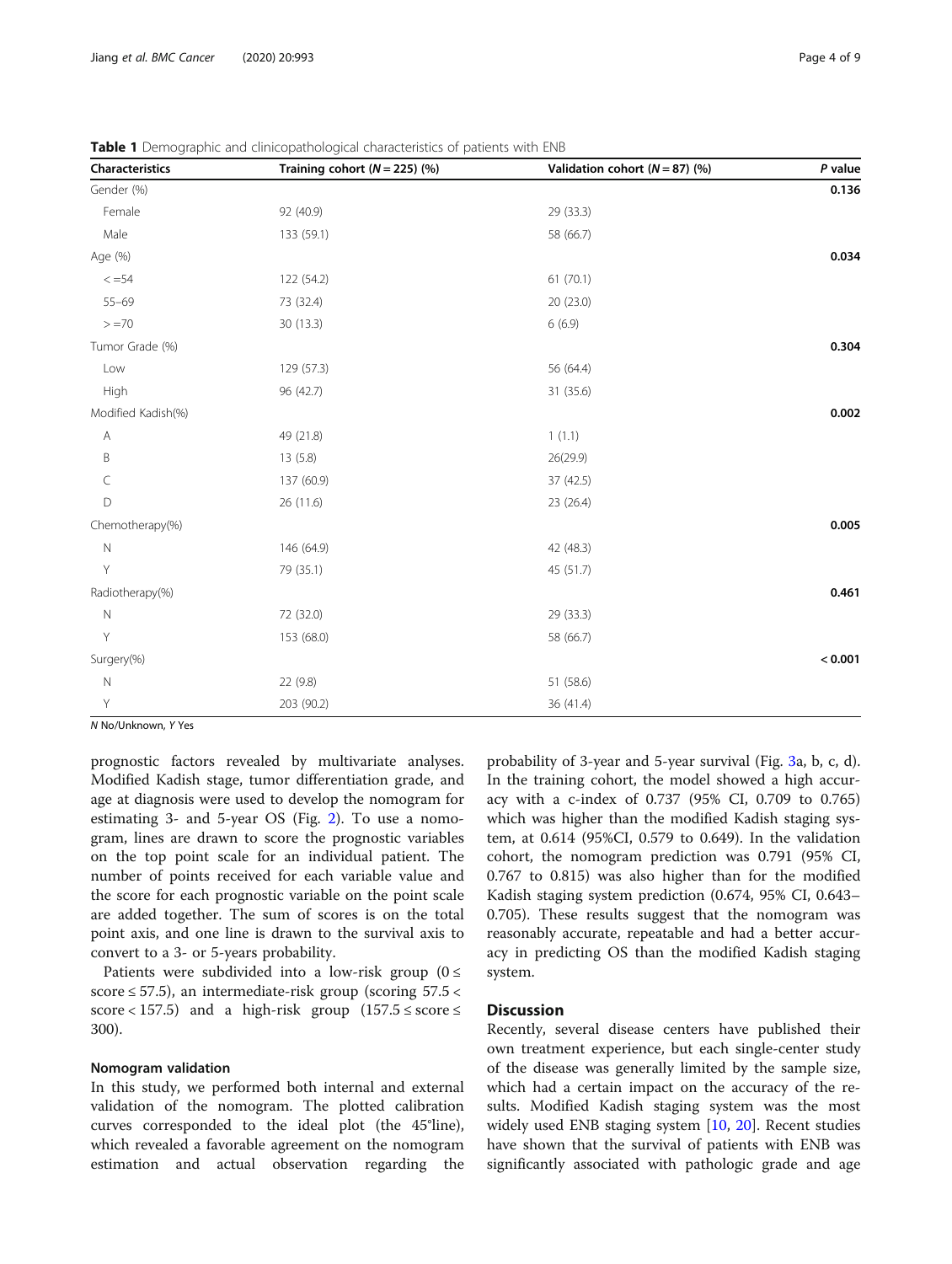<span id="page-4-0"></span>

[[18,](#page-8-0) [21\]](#page-8-0). To the best of our knowledge, this is the first study to use the nomogram model to combine age, pathologic grade, and modified Kadish staging systems to predict the prognosis of patients with ENB.

Although surgery and chemotherapy were associated with patient outcomes in univariate analysis, they were not prognostic independent predictors in multivariate analysis. Patients receiving chemotherapy often have large local tumors or distant metastases [\[6](#page-8-0)]. For patients with locally advanced tumors, chemotherapy decreased the risks of systemic failure by acting on systemic micrometastasis [[22\]](#page-8-0). For patients with distant metastases who did not undergo radical surgery, chemotherapy may be a suitable treatment and control the lesions. Compared with the SEER cohort, the Chinese cohort had relatively fewer patients undergoing surgery and a higher proportion of patients receiving chemotherapy. One reason for this phenomenon was that the proportion of distant metastasis in the Chinese cohort was significantly higher than that in the Western cohort (26.4% vs. 11.6). This

may be due to bias caused by too small a sample size. Another potential reason was that Sun Yat-sen University Cancer Center and The First Affiliated Hospital of Sun Yat-sen University were two famous hospitals in China, a bias toward more advanced disease among those referred to these two hospitals. Last but not least, the lack of ascertainment in SEER and the inevitable selection bias might be weighted towards a surgical group.

The role of age in ENB is still controversial and unclear. In this study, the best cutoff values of 54 and 70 were calculated by X-tile  $[23]$  $[23]$ , and the prognosis was the best in the group of patients younger than 54 years old. Although these patients all received the same treatment strategy, this study still showed different survival trends in three groups. Yin et al. showed that patients older than 60 years of age had a worse prognosis [[21](#page-8-0)]. Previous studies have shown that young patients with ENB have more aggressive disease, but these patients are sensitive to chemotherapy and can achieve good results through a combination of chemotherapy and radiotherapy [\[24](#page-8-0)].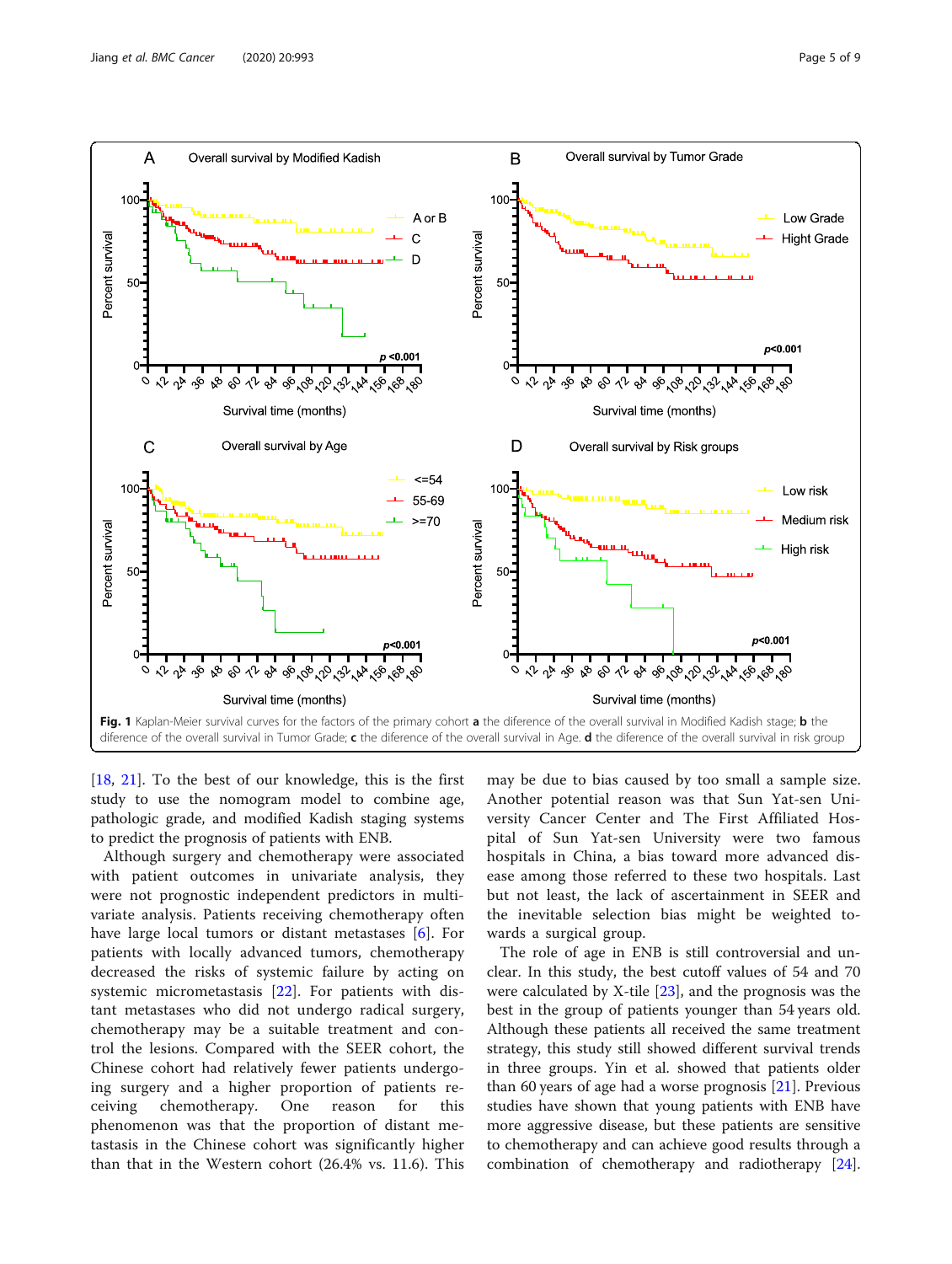<span id="page-5-0"></span>Table 2 Cox Proportional Hazards Regression Analyses of overall survival for ENB patients in the training Cohort

| Variable        | Univariate analysis             |       | Multivariate analysis         |       |
|-----------------|---------------------------------|-------|-------------------------------|-------|
|                 | HR (95%)                        | P     | HR (95%)                      | P     |
| Sex (%)         | Ref                             |       |                               |       |
| Female          | 1.392 (0.826-2.344)             | 0.214 | N <sub>l</sub>                |       |
| Male            |                                 |       | NI                            |       |
| Age(%)          |                                 |       |                               |       |
| $\leq$ =54      | Ref                             |       | Ref                           |       |
| $55 - 69$       | 1.787 (1.002-3.186)             | 0.049 | 1.726 (0.962-3.097)           | 0.067 |
| $> = 70$        | $4.131 (2.160 - 7.900) < 0.001$ |       | $3.773$ (1.950-7.505) < 0.001 |       |
| Tumor Grade(%)  |                                 |       |                               |       |
| Low             | Ref                             |       | Ref                           |       |
| High            | $2.240(1.354-3.707) < 0.001$    |       | 1.991 (1.151-3.444)           | 0.014 |
| Modified Kadish |                                 |       |                               |       |
| A or B          | Ref                             |       | Ref                           |       |
| $\subset$       | 2.536 (1.187-5.42)              | 0.016 | 1.950 (0.892-4.263)           | 0.094 |
| D               | $5.246$ (2.199-12.51) $< 0.001$ |       | 2.797 (1.057-7.401)           | 0.038 |
| Chemotherapy    |                                 |       |                               |       |
| N               | Ref                             |       | Ref                           |       |
| Υ               | $1.857(1.126 - 3.061)$ 0.015    |       | 1.161 (0.635-2.122)           | 0.628 |
| Radiotherapy    |                                 |       |                               |       |
| N               | Ref                             |       | N <sub>l</sub>                |       |
| Υ               | 0.725 (0.435-1.209)             | 0.218 | NI                            |       |
| Surgery         |                                 |       |                               |       |
| N               | Ref                             |       | Ref                           |       |
| Υ               | $0.407(0.217 - 0.764)$          | 0.005 | $0.729$ $(0.362 - 1.470)$     | 0.378 |

N No/Unknown, Y Yes, NI Not include, Ref Reference, HR Hazard Ratio

We recommend that young, locally advanced patients enter Multi-Disciplinary Therapy Meeting (MDT) to discuss and determine treatment options.

The standard for pathological grading of ENB is the Hyams standard. At present, some studies have reported that pathological graded survival was significantly correlated and was an independent predictor of survival in patients with ENB [\[11](#page-8-0), [25](#page-8-0)–[27\]](#page-8-0). For Chinese cohort, the tumor differentiation criterion based on the Hyams Grading System while the SEER cohort used the tumor differentiation grading scheme. The indicators for evaluating cell differentiation included mitotic index and nuclear polymorphism, which were also part of the Hyams scoring system. Limited by the SEER database, it could not provide Hyams grading information, but the impact on nomogram might be slight. Tajudeen et al. considered that tumor differentiation grading scheme roughly corresponded to the Hyams grading scale [[11\]](#page-8-0). Significant differences in survival can be seen in the pathological graded polarization of ENB, and high-grade pathological differentiation grades tend to have a worse

prognosis [\[26](#page-8-0)]. In this study, we defined grade I and grade II tumors as low-grade tumors and defined grade III and grade IV tumors as high-grade tumors. In these two groups of patients, we observed significant differences in both training cohort and validation cohort, while in multivariate analysis, high-grade tumors were risk factors for prognosis. For SEER grading scheme may not be interpreted as a true Hyams grade, but it roughly corresponds to the Hymas grading scale. The bias caused by this method requires a large sample size cohort containing Hyams grading information as training cohort to reconstruct a nomogram. However, due to the rarity of ENB, the SEER database was the largest cohort that could be obtained, and variability was minimized by grouping patients into low-grade and high-grade tumor groups.

A number of studies evaluated the predictive power of the modified Kadish staging system [[6,](#page-8-0) [20,](#page-8-0) [28\]](#page-8-0). Although it was partly confirmed that the modified Kadish staging system can effectively predict the prognosis of patients, some of them did not confirm its predictive efficacy. The reason for this phenomenon was the lack of sample size, selection bias, or a defect in the modified Kadish staging system itself. In the present study, we did not find statistically significant differences in survival between modified Kadish A and B, either in the SEER cohort or in the Chinese cohort. This was consistent with the conclusions of some previous studies [\[28\]](#page-8-0). Therefore, to improve statistical performance, stage A and stage B ENB patients were combined together. The prognosis of these patients was significantly better than that of patients with stage C and stage D disease.

The prognostic significance of clinical staging and pathologic grading were perhaps confounded often by each other  $[6, 25]$  $[6, 25]$  $[6, 25]$  $[6, 25]$  $[6, 25]$ . These factors explained the limitations of using pathological grading and clinical grading alone to some extent. The use of the modified Kadish staging system and pathological grading system was not sufficiently accurate. We established a nomogram to predict the prognosis of patients. Based on the Cox regression risk model, the model calculated the likelihood of 3-year and 5-year survival based on the patient's age, clinical stage and tumor pathologic grade. Clinical application was simple and convenient. Here, we demonstrated a nomogram application example based on the calculation of the nomogram. The patient was a 55-yearold male who was diagnosed with clinical stage C in 2012. The tumor pathologic differentiation grade was a low-risk group (grade I well differentiated), and the patient underwent both surgery and radiotherapy. According to the nomogram, the measured probability of 3-year survival was about 83%, and the 5-year survival was about 80%. This patient was in the low-risk group. When this new method of evaluating prognosis is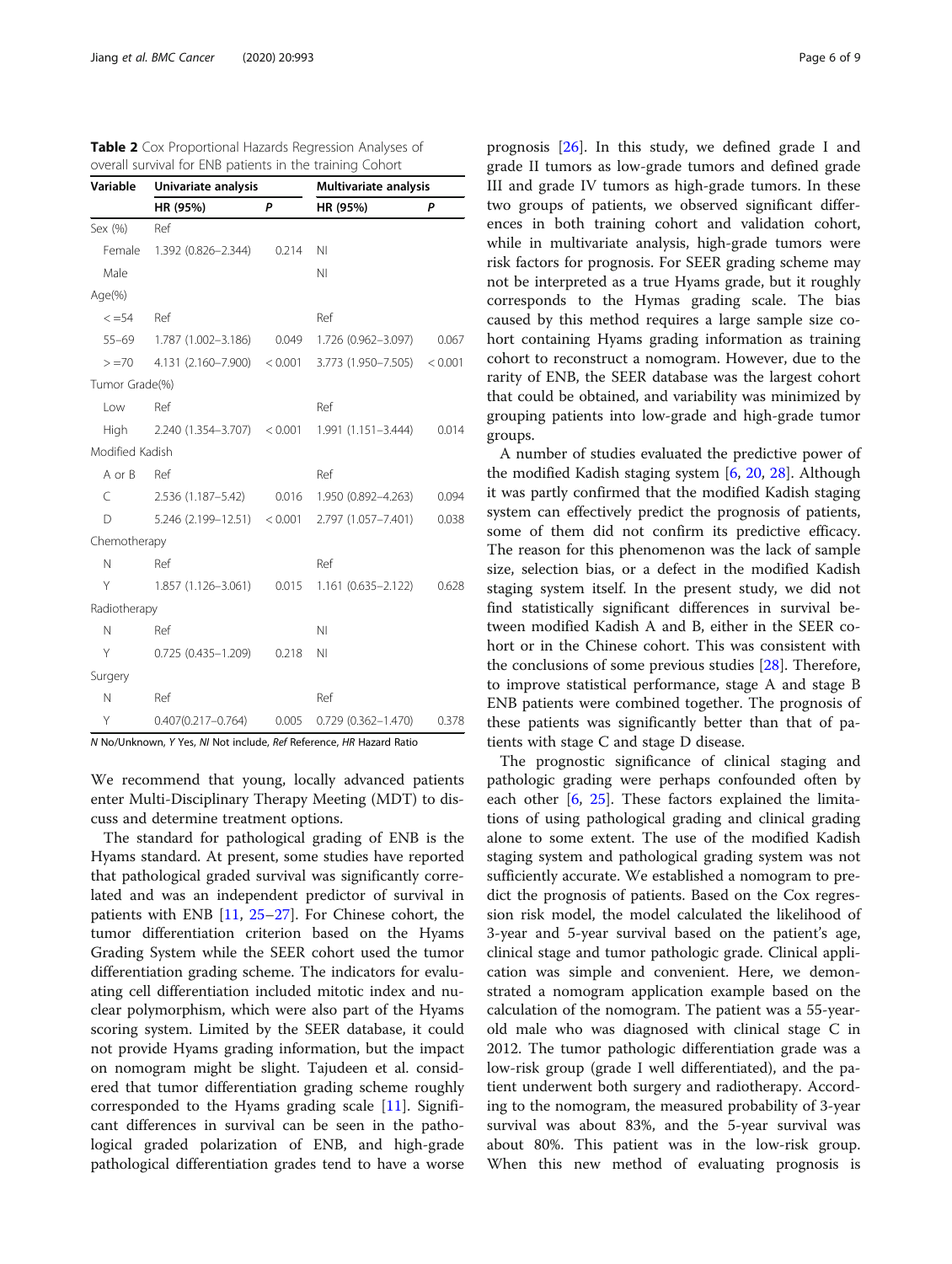<span id="page-6-0"></span>

extended to patients in the non-SEER cohort, we recommended using this nomogram after the validation step. It can reduce the bias caused by selection and regional differences in medical levels. It may be necessary to build a nomogram with the data of the non-SEER population, and then determine the cut-off value of the risk stratification according to the actual situation of the population by using our methods.

The c-indexes for internal and external validation were 0.737 (95% CI, 0.709 to 0.765) and 0.791 (95% CI, 0.767 to 0.815), respectively, which showed that the present nomogram was a repeatable and accurate prognostic tool for predicting 3- and 5-year OS in patients. However, some of ENB patients could have a long naturel history, OS may not be the most relevant endpoint. Quality of life for ENB patients was one of dominant components of the treatment evaluation. Thus, DFS may be more relevant than OS, but SEER database only provides OS and disease-specific survival as primary endpoints. Further improvement of our nomogram by using patient series with data for quality of life and DFS is needed. Nonetheless, this nomogram could act as a tool to select high-risk patients and make individualized treatment and followup schedules.

There were several limitations in our study. First, this was a retrospective analysis study that inevitably had a selective bias. One of the enrollment criteria used positive histology only, which resulted in some patients who did not receive surgery and lacked pathological data were excluded from the cohort. A total of 599 patients were excluded due to unknow demographic and clinicopathological information and 279 out of 599 patients (46.6%) had no surgery performed. The proportion of excluded patients who received surgery was lower than the proportion of enrolled patients (53.4% vs. 90.2%). This might increase the proportion of patients in the SEER cohort who received surgery. Second, the SEER database did not provide detailed chemotherapy information. In this study, we were unable to confirm information about the course of treatment for patients with chemotherapy, which may lead to bias in the treatment results. In addition, the detailed radiation therapy data are not provided, and it was hard to evaluate the treatment impact on the SEER cohort's patients. Third, the SEER database did not provide the patient's surgical methods, so it was impossible to make comparisons on the influence of the surgical approach. Finally, the SEER database did not provide patients' information about modified Kadish stage and Hyams grade. Modified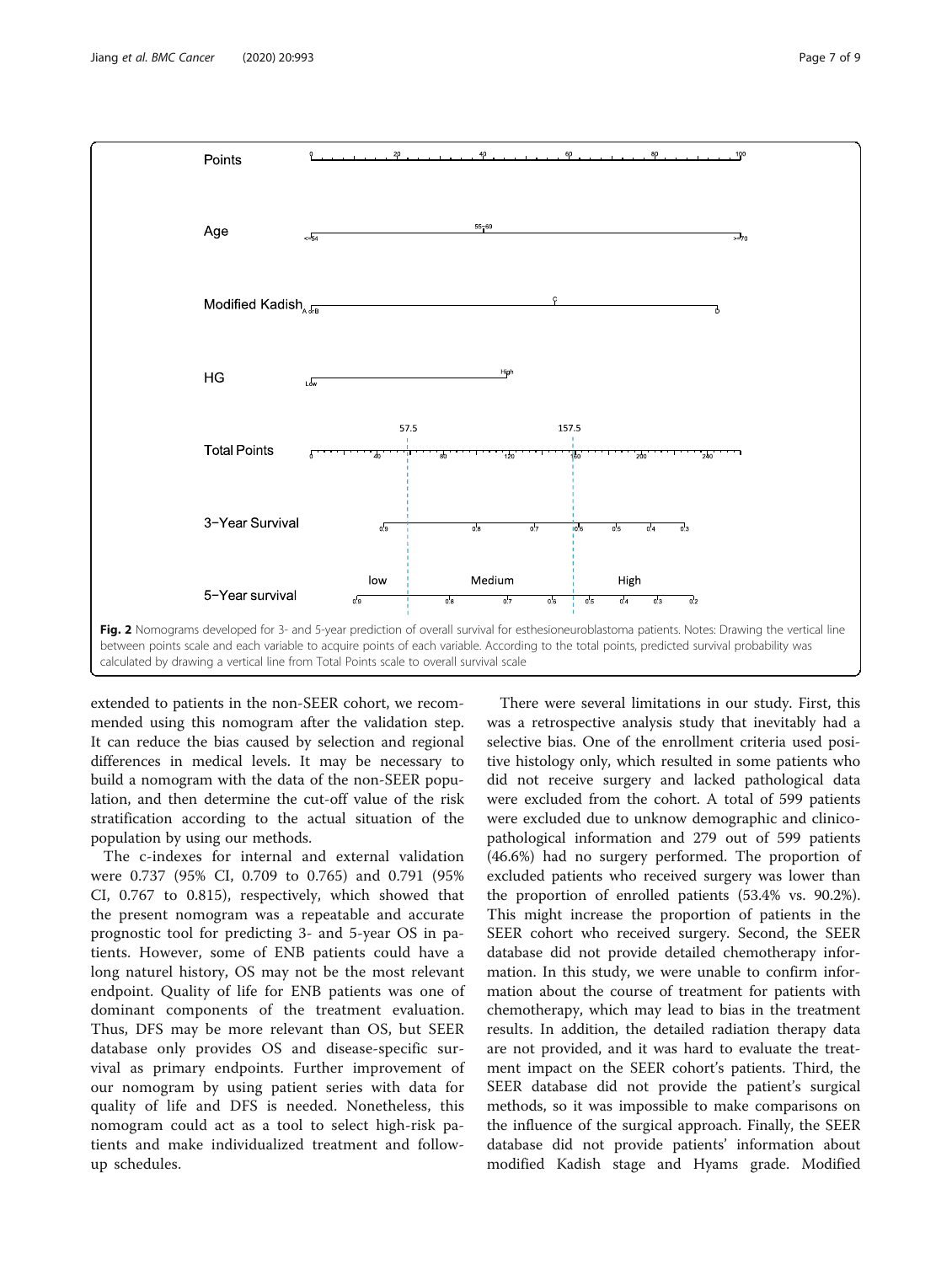<span id="page-7-0"></span>

45° line) represents the ideal nomogram plot

Kadish staging transformation depended on the accurateness of SEER data and its coding system. Nonetheless, the results were still novel, we successful provided insight into the utility of the nomogram and to verify the repeatability and practicability of the nomogram in validation cohort.

#### Conclusion

The study explored a nomogram based on clinical characteristics, treatment and pathological variables in predicting OS among patients with ENB. The present study identified modified Kadish staging system, tumor differentiation grade, and age at diagnosis as independent prognostic variables for the OS rates of patients with ENB. We used a nomogram to calculate the 3-year and 5-year growth probability and stratified patients into three risk groups. The nomogram provided the risk group information and identified mortality risk and can serve as a reference for a more reasonable follow-up plan.

#### Supplementary information

Supplementary information accompanies this paper at [https://doi.org/10.](https://doi.org/10.1186/s12885-020-07435-7) [1186/s12885-020-07435-7](https://doi.org/10.1186/s12885-020-07435-7).

Additional file 1: Figure S1. Flowchart of included population in this study.

#### Additional file 2.

#### Abbreviations

ENB: Esthesioneuroblastoma; OS: Overall Survival; SEER: Surveillance, Epidemiology, and End Results; HR: Hazard ratios; CI: Confidence interval; Cindex: Concordance index; DFS: Progression-free survival; MRI: Magnetic resonance imaging; CT: Computed tomography; MDT: Multi-Disciplinary Therapy Meeting

#### Acknowledgements

Not applicable.

#### Authors' contributions

LJJ and TJL contributed to most of collecting data, data analysis and drafting the manuscript; YZ, WXG and LX contributed to data acquisition; ZFX and ZQH contributed to the statistical analysis; FHC and JD contributed to interpretation of data; JBS and YYL contributed to the study design, revision of the manuscript. Joint first or senior authorship: LJJ and TJL should be considered joint first author. All authors have read and approved the final version of the manuscript.

#### Funding

This study was supported by National Natural Science Foundation of China (81300814) in collection, analysis, and interpretation of data as well as in writing the manuscript. This study was also supported by Natural Science Foundation of China (81470069) in the design of the study and collection, analysis, and interpretation of data. The findings and conclusions in this manuscript are those of the authors and do not necessarily represent the views of Natural Science Foundation of China.

#### Availability of data and materials

The datasets used and/or analysed during the current study are available from the corresponding author on reasonable request.